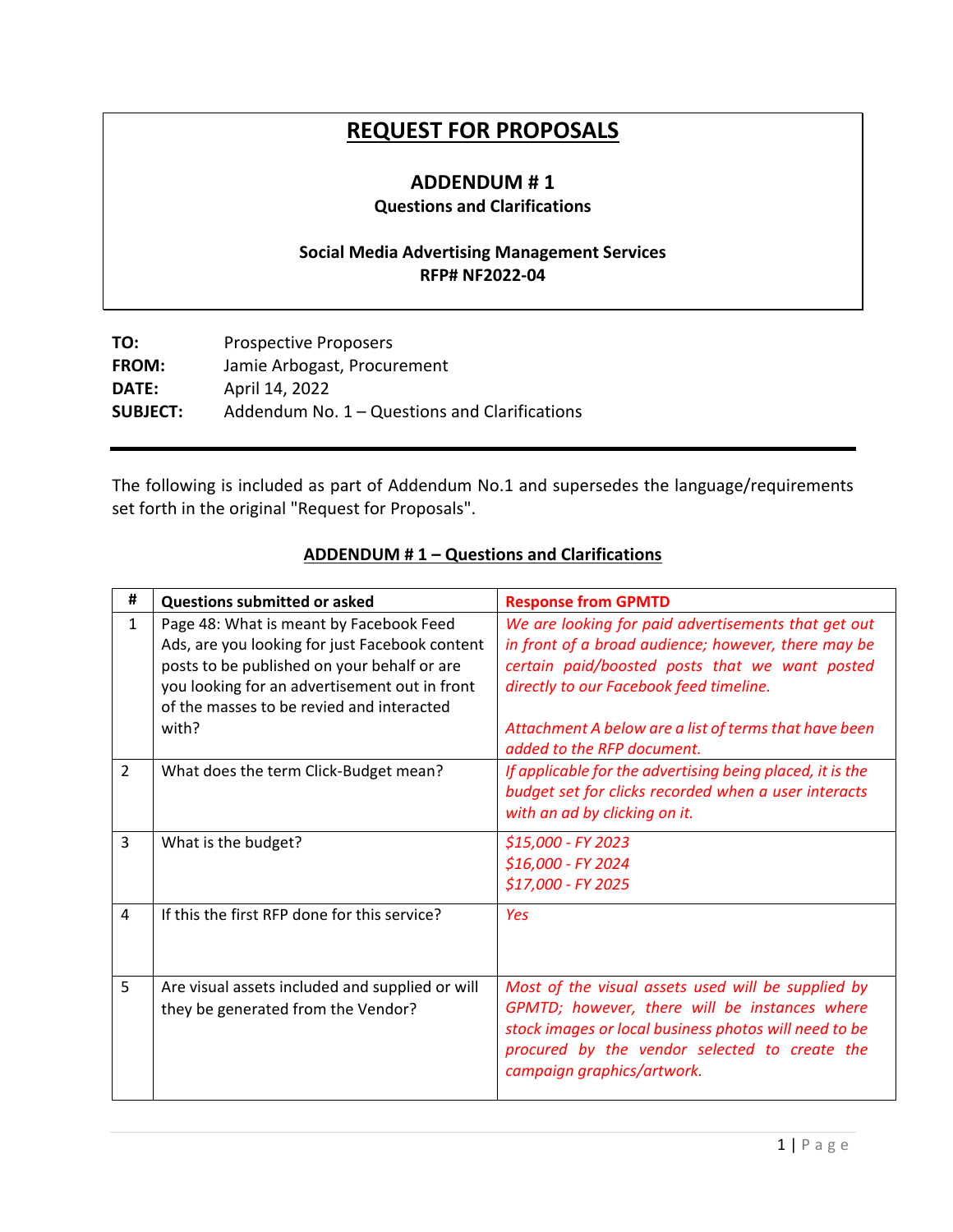| 6              | Page 16 section 2-2 (6), expand on this section.                                         | The expectation is that the vendor selected will<br>monitor the daily results from the paid advertising<br>campaign that will be compiled in the campaign<br>reports/dashboard.                                             |
|----------------|------------------------------------------------------------------------------------------|-----------------------------------------------------------------------------------------------------------------------------------------------------------------------------------------------------------------------------|
| $\overline{7}$ | Is reporting used? Such as Sprout Social?                                                | Yes, we have an annual subscription to Sprout Social,<br>but it is currently used more for scheduling posts in<br>advance than for its reporting features.                                                                  |
| 8              | On the web side are you utilizing google<br>analytics                                    | We receive monthly Google Analytics reports for the<br>traffic on our website. We do not have Google<br>Analytics set up for our current social media<br>platforms.                                                         |
| 9              | Do you have budget branding guidelines?                                                  | There are no specific branding guidelines in place,<br>but we expect the vendor to use our current logos,<br>color scheme, and direction from GPMTD on the<br>creative used for social media paid advertising<br>campaigns. |
| 10             | Are organic paid posts part of the scope?                                                | GPMTD plans to continue posting organic/unpaid<br>content on Facebook, but are open to discussing all<br>aspects of paid advertising on Facebook with the<br>selected vendor.                                               |
| 11             | Can you provide your sample calendar?                                                    | A calendar/planning session will be scheduled once a<br>vendor has been selected and the contract is in place.                                                                                                              |
| 12             | Page 38 section 7-9. Explain the \$100,000?                                              | This service agreement will not exceed \$100,000.                                                                                                                                                                           |
| 13             | Is there a ballpark budget we should be aware<br>of for the RFP as we plan the proposal? | See question 3                                                                                                                                                                                                              |
| 14             | Is there a local vendor preference for this RFP?                                         | <b>No</b>                                                                                                                                                                                                                   |